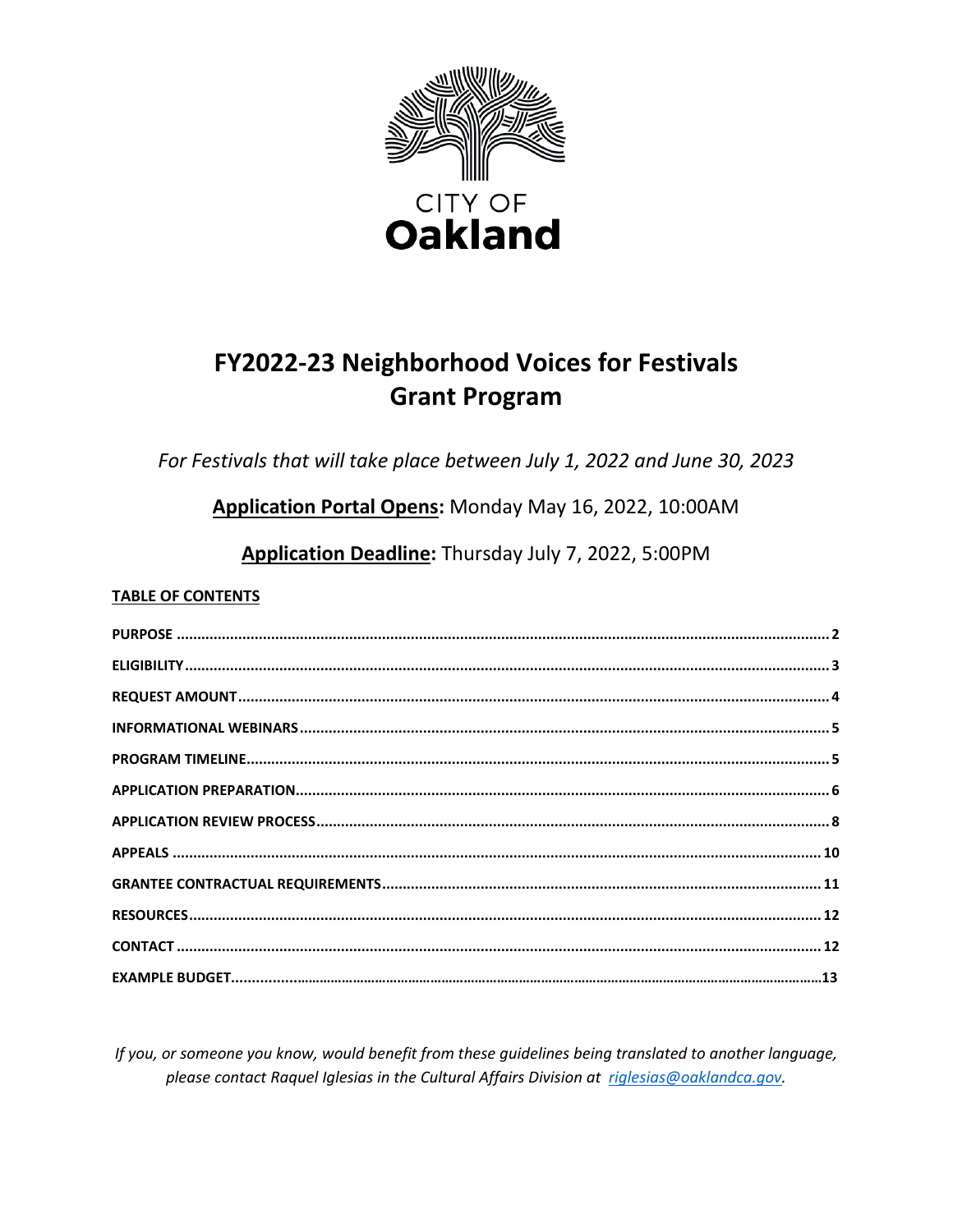## <span id="page-1-0"></span>PURPOSE

*Neighborhood Voices for Festivals* builds belonging in City of Oakland neighborhoods through culturallyengaged festival culture.

Festivals, including small-scale and first-time festivals to large scale and established festivals, are defined as a wide variety of in-person Oakland events that are free and always open to the public. This grant opportunity funds Oakland organizations conducting festivals aimed at fostering community resilience and creative well-being.

For more information on the City of Oakland's Cultural Plan, visit: <https://www.oaklandca.gov/resources/cultural-plan>

### Program Description

*Neighborhood Voices for Festivals* amplifies the cultural expressions, stories, and heritage found within Oakland's neighborhoods and their community members who historically have not received equitable investments of resources or recognition.

Neighborhood Voices for Festivals encourages applications from Oakland-based community builders that are focused on building neighborhood vibrancy and community cohesion. Festivals to be supported may include, but are not limited to: cultural heritage practices, performances in dance, music or theater, visual art and public arts exhibitions/events, and literary presentations, that are rooted in a sense of place.

Applications from the following are encouraged:

- Festivals that lift-up the cultural identity of a people or the historical significance of a neighborhood;
- Racial/ethnic-specific communities or other types of communities that are under-recognized or lack visibility in Oakland;
- Festivals in neighborhoods with few formal cultural resources (such as, cultural centers, performance venues, art galleries, cultural education programs, etc.); and
- <span id="page-1-1"></span>• Partners who are deeply grounded and engaged in the neighborhood where the festival is based.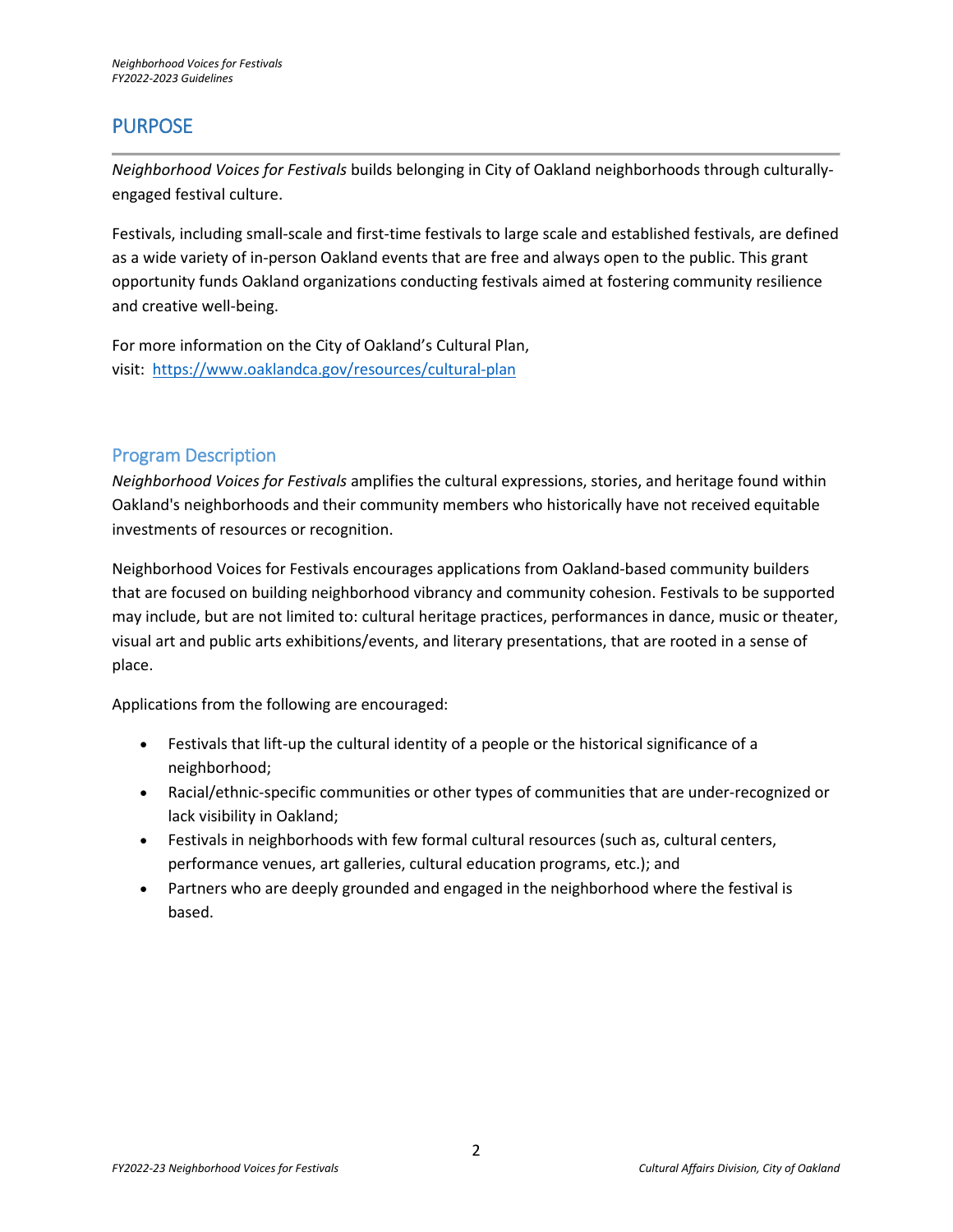## **ELIGIBILITY**

If you are a first-time applicant or have questions regarding eligibility, please contact Raquel Iglesias at [riglesias@oaklandca.gov](mailto:riglesias@oaklandca.gov)

*Please Note: Individuals are ineligible for this grant category.* 

- 1. **Proof of Residency:** Applicant organizations must be based in Oakland at the time of the application and maintain Oakland residency throughout the grant period. Applicants must submit proof of organization's residency by submitting a copy of one of the following: utility bill (landline phone, PG&E, water, or cable bill), rental lease, or mortgage documentation. P.O. Box is not acceptable.
- 2. **Registered Non-Profit:** Applicant must be a registered nonprofit in good standing with the State of California and have IRS 501c3 status with a street address in Oakland.
- 3. **Federal Regulation Compliance:** Applicants must comply with all federal regulations pertaining to federal grant recipients by meeting the provisions of Section 504 of the Rehabilitation Act of 1963; Title VI of the Civil Rights Act of 1964; Title IX of the Education Amendments of 1972; Americans with Disabilities Act and Age Discrimination Act of 1975.
- 4. **Evidence of Insurance:** Once the grant is awarded, organizations must show evidence of:
	- o General Commercial Liability insurance, \$2M per occurrence (\$1M reduction request available);
	- o Workers Compensation insurance, \$1M per occurrence (if organization has employees);
	- o Auto insurance, \$1M per occurrence (if applicable); and
- 5. **Abuse and Sexual Molestation Insurance**, \$1M per occurrence (if working with vulnerable populations, which include but are not limited to: youth under the age of 18, the unhoused community, people with developmental disabilities, Alzheimer's, Dementia)
- 6. **Arts & Culture Focus:** Organizations that are not primarily arts and/or cultural providers are eligible only if this will be an arts and cultural festival. Sporting events, Conferences, Symposiums and Summits are not eligible for this grant opportunity.

### Using a Fiscal Sponsor

Unincorporated, Oakland-based organizations applying under a fiscal sponsor must meet the following requirements:

2. **Non-Profit Organization Eligibility:** The Fiscal Sponsor must be California-based non-profit organizations and meet the eligibility requirements stipulated for incorporated organizations applying for this grant program as detailed on page 3.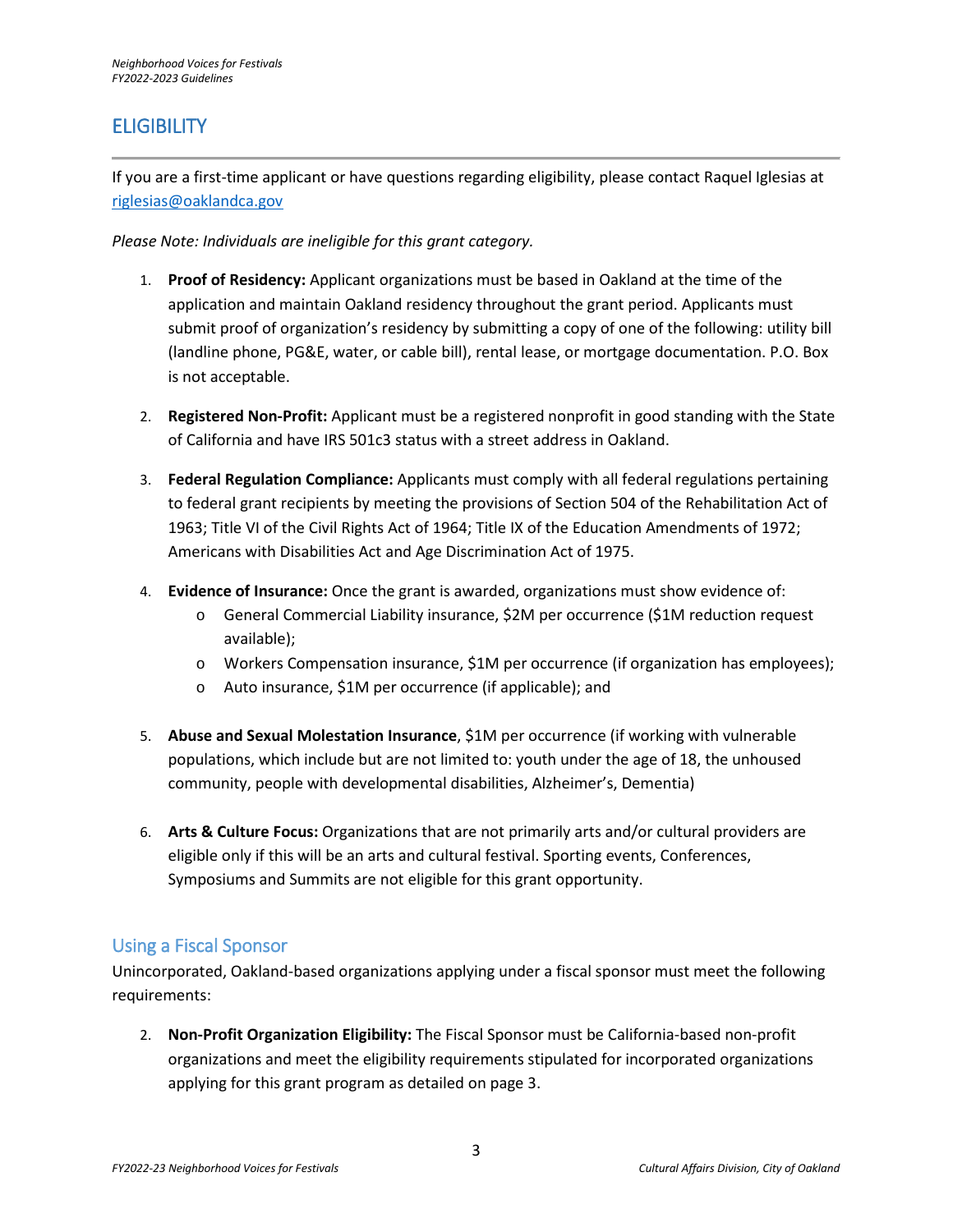- 3. **Insurance Requirements:** Fiscal Sponsors must meet City of Oakland Insurance Requirements and cover the applying organizations activities. Once the grant is awarded, the fiscal sponsor must show evidence of:
	- o General Commercial Liability insurance by project, \$2M per occurrence (\$1M reduction request available);
	- o Workers Compensation insurance, \$1M per occurrence (if organization has employees);
	- o Auto insurance, \$1M per occurrence (if applicable); and
	- o Abuse and Sexual Molestation insurance, \$1M per occurrence (if working with vulnerable populations, which include but are not limited to: youth under the age of 18, the unhoused community, people with developmental disabilities, Alzheimer's, Dementia).
- 4. **Fiscal Sponsorship Agreement**: A comprehensive, written agreement from the fiscal sponsor must accompany the application and include the following: (1) Description of the exact nature of the services to be provided by this fiscal sponsor in terms of financial arrangement, application preparation and reporting/grant compliance; (2) The fiscal sponsorship fee; and (3) Qualifications/resume and contact information of the fiscal sponsor's staff person who will serve as the primary liaison with the non-501c3 organization's lead person.

*Please Note: If awarded, the grant documents will be emailed to the Fiscal Sponsor and must be completed by and reflective of the Fiscal Sponsor. These documents include the Grant Agreement, Schedule documents, Insurance, and Financial and Tax Information.*

## REQUEST AMOUNT

*Neighborhood Voices for Festivals* grants can support only a portion of an organization's festival budget. Request amounts for Festival Grants are based on the following:

- <span id="page-3-0"></span>● Applicants may request up to 50% of the projected expenses for the festival, not to exceed \$20,000.
- $\bullet$  Festivals are required to match the City's grant at a minimum of 1:1. (i.e., for every dollar of the City's award, the recipient organization must secure an additional dollar). In-kind contributions may be counted toward this match.
- Other Cultural Funding Program grant funds may not be used to meet the match.
- Only one application to this category is allowed per fiscal year, per organization and per festival.
- Requests must be based on the budget of the festival only, not the organization's entire budget.

### Eligible Expenses:

- Artistic and administrative personnel salaries, wages, and/or fees
- Office, rehearsal or necessary rental space
- General office supplies related to the project
- Marketing, promotion and publicity expenses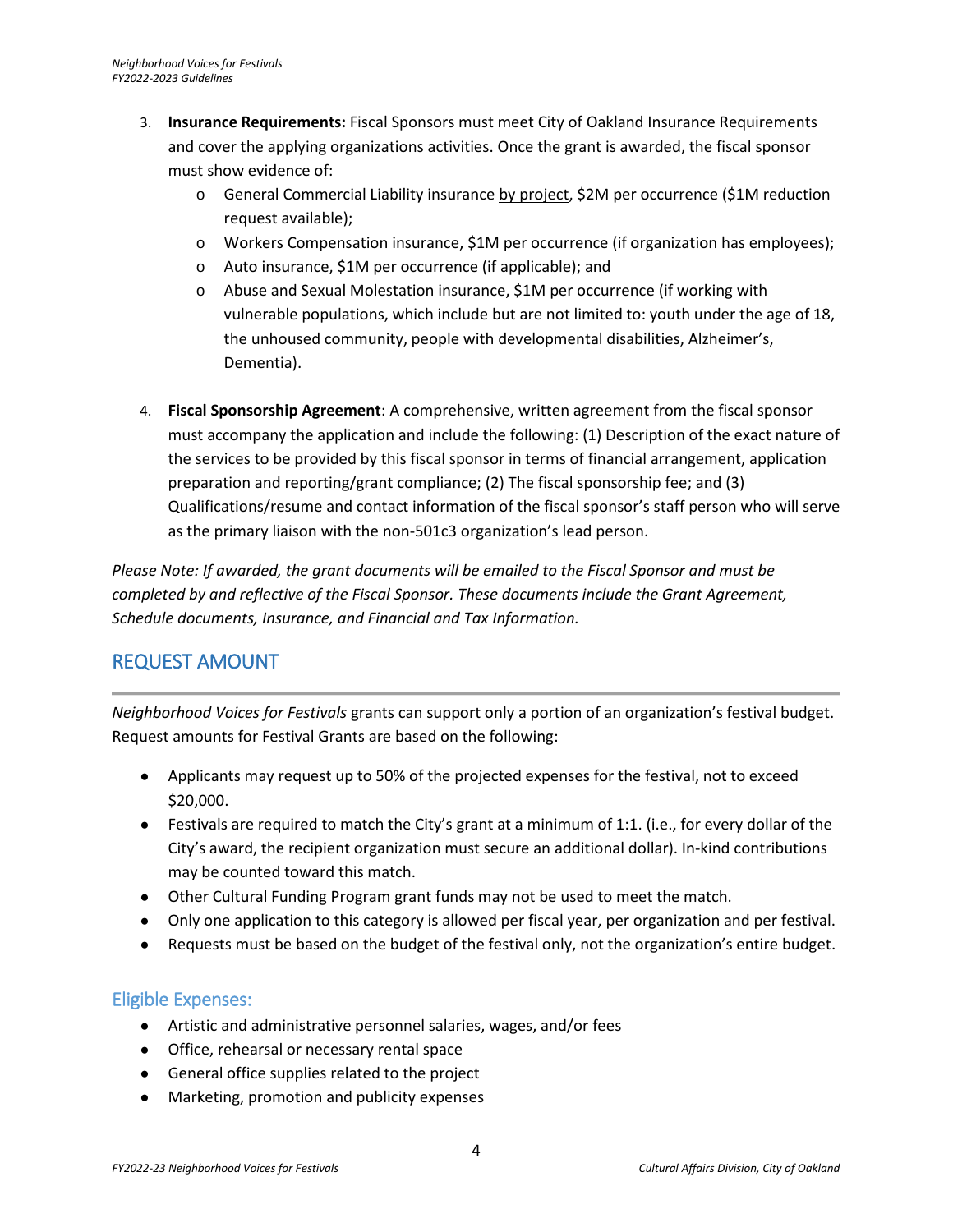- Equipment Rental
- City Permit Costs

### Ineligible Expenses:

- Activities occurring outside of Oakland
- Fundraising events
- Food and beverages that comprise over 50% of the festival budget
- Out-of-state travel
- Major equipment purchases (\$750 and above)
- Capital construction and/or acquisitions
- Activities with a political purpose; such activities include, but are not limited to: sponsoring or conducting candidate's meetings, engaging in voter registration activity, publicity or propaganda purposes designed to support or defeat legislation pending before federal, state or local government
- Activities with a religious purpose; such activities include, but are not limited to: religious worship, instruction, or proselytizing of religious tenets

### <span id="page-4-0"></span>INFORMATIONAL WEBINARS

RSVP to Raquel Iglesias at [riglesias@oaklandca.gov](mailto:riglesias@oaklandca.gov) to confirm your attendance and receive Zoom information (all webinars are held virtually)

- Tuesday May 24, 2022, 12:00PM 1:00PM
- Thursday June 2, 2022, 4:00PM 5:00PM

### <span id="page-4-1"></span>PROGRAM TIMELINE

**Application Portal Opens:** Monday May 16, 2022, 10:00AM

**Application Informational Sessions via Zoom:** May 24, 2022 & June 6, 2022

**Applications Due:** Thursday July 7, 2022, 5PM

**Public Panel Deliberations**: Monday August 29, 2022

**Funding Advisory Committee Review:** Wednesday September 7, 2022 (tentative)

**Life Enrichment Committee Review**: October 24, 2022 (tentative)

**City Council Approval & Review:** November 1, 2022 (tentative)

**Grant Agreements Sent to Grantee for Completion:** November 8, 2022 (tentative)

**Grant Checks Processed:** January 2023 *(TBD: 6+ weeks after completed grant agreement is received)*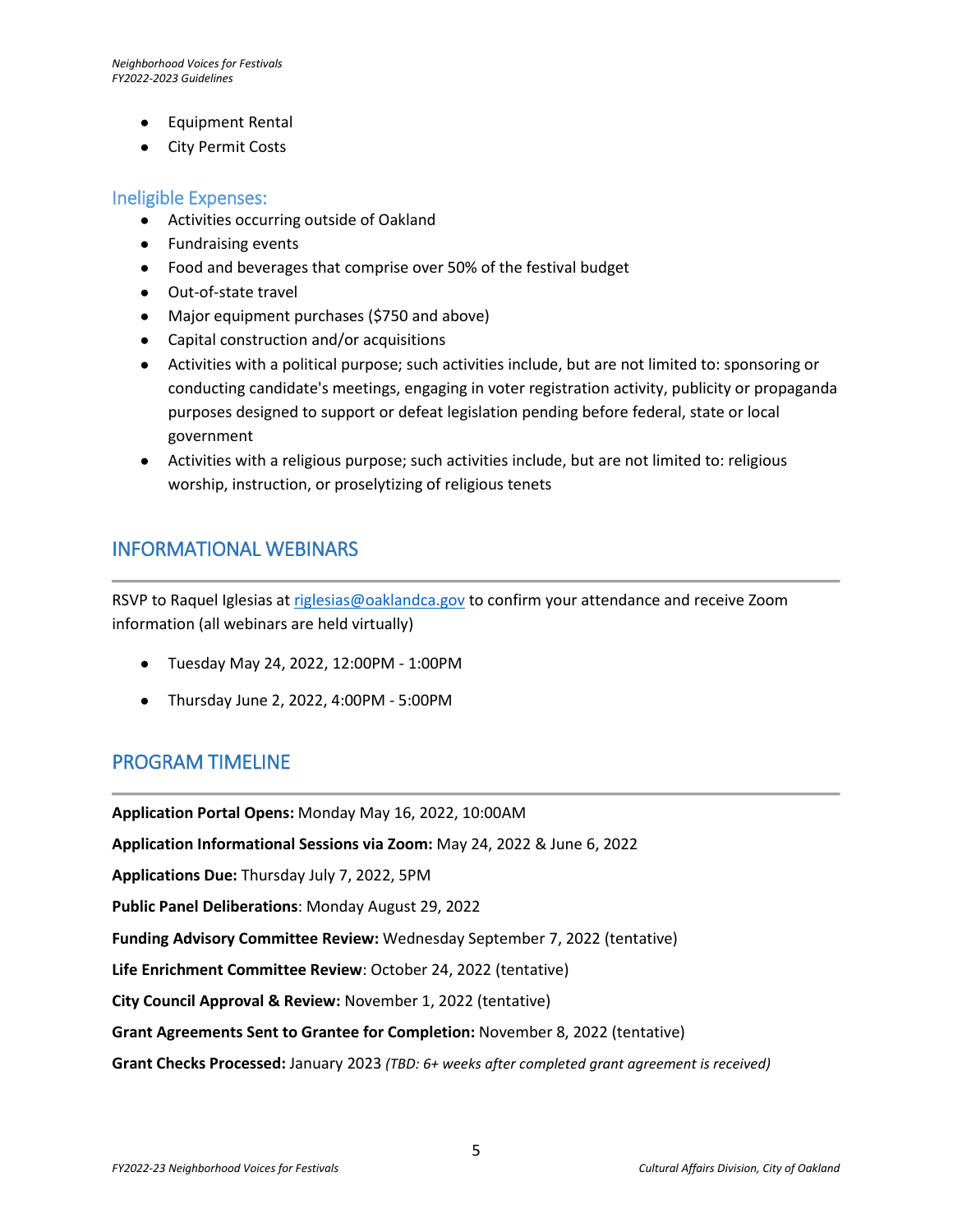## <span id="page-5-0"></span>APPLICATION PREPARATION & DEADLINE

## **IMPORTANT NOTICE:**

Electronic application through the Screendoor web platform is Mandatory

## **Deadline is Thursday July 7, 2022, 5:00PM (PST)**

The system will not allow any applications to be submitted after the deadline time, and it is Division policy to not accept late applications.

Applicants are strongly encouraged to submit their applications early, give themselves ample time to resolve any unexpected issues.

*You take a significant risk by waiting until the day of the deadline to submit.* 

After reviewing the guidelines, begin your application by clicking the "Submit Response" button at the top right. Don't panic: This will NOT SUBMIT your application, but will allow you to begin filling out the fields and reading the application questions. The application is formatted in web-based forms, and as you input your work it will be auto-saved by the Screendoor system.

*We strongly recommend you have your answers to the narrative questions prepared in a separate document prior to submitting your application in Screendoor in the small chance a technical difficulty prevents your work from being saved.* 

A complete online application consists of the following components in Screendoor:

- 1. Applicant Registry Profile
- 2. Brief Summary of Festival
- 3. Reach of Festival: Number of events/activities and participant & artist information
- 4. Event Locations
- 5. Narrative
- 6. Festival Budget
- 7. Attachments

When you complete your application (filling out the form and attaching the required documents), you will see a button at the bottom of the page. This will submit your final application. Please note that no edits will be allowed after your application is submitted.

PLEASE NOTE: By submitting a grant application to the City of Oakland Cultural Funding Program through this website, you acknowledge and accept that your application materials will become a public record of the City of Oakland.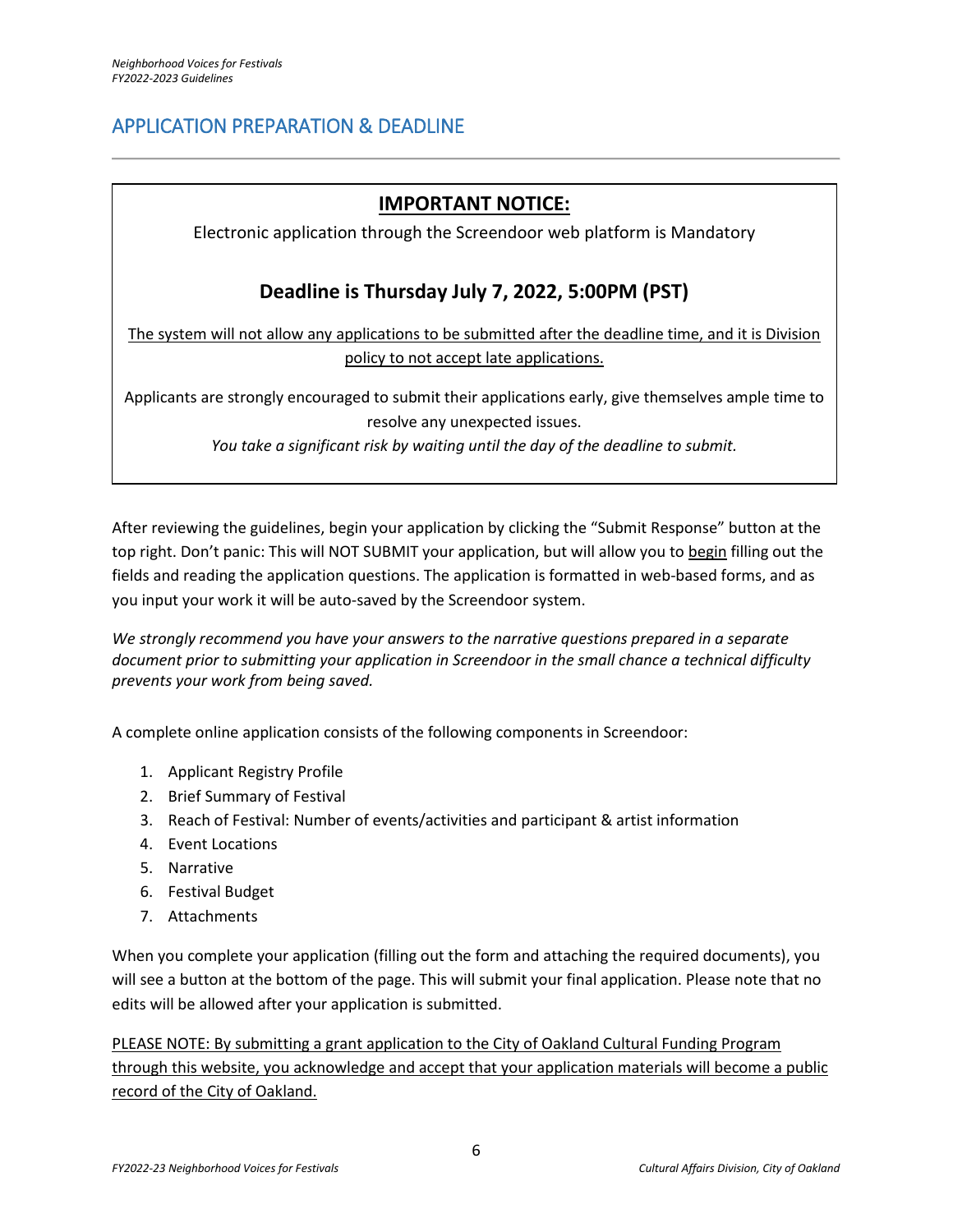## NARRATIVE QUESTIONS (100-300 words/per question)

- 1. Description: Describe the festival for which funds are being requested.
- 2. Rationale: How will this festival affirm the expression, recognition, and understanding of the array of diverse communities that make Oakland unique, vibrant, and resilient? In what ways does this festival contribute to belonging to strengthen your neighborhood?
- 3. Implementation: Describe the planning process, marketing and outreach for this Festival.
- 4. Target Audience/Participants: Who will be reached, and how will they be involved?
- 5. Festival Partners: Give a brief description of each Festival partner, why each was chosen and their role in the project.
- 6. Key Personnel: Provide an overview of the lead organization and key team members for this festival. How do they demonstrate their knowledge of the neighborhood & community being served?

### FESTIVAL BUDGET

The Festival budget form is built into the Screendoor platform, and outlines:

- o Income: Contributed Income and Earned Income
- o Expenses: Personnel Expenses and Production Expenses

#### **The submitted budget should reflect the Festival budget only, not the entire organization budget.**

Applicants are required to outline how the City of Oakland grant is being allocated, in the "City Funds" column under Expenses.

*For an example budget, please see pages 13-14 of this document.* 

### **ATTACHMENTS**

- 1. One Cultural Work Sample: video, audio, images, OR event program
- 2. Attachment A: Proof of Organizational Residency
- 3. Attachment B: Supplemental Materials *Optional* (brochures, news articles, etc.)
- 4. Attachment C: Memorandum of Understanding (for fiscally-sponsored festivals)

## EVALUATION AND SCORING for FESTIVALS

### Public Grant Review Panel will be held **Monday August 29, 2022, 9AM-5PM**

*A qualified, review panel will evaluate applications based on the criteria listed below*

- 1. CLARITY OF PROJECT AND PURPOSE (20 points maximum)
	- Clear articulation of whose voice needs to be heard and why
	- Strength and appropriateness of the partnership
	- Potential of project to empower the neighborhood(s)/community(s) addressed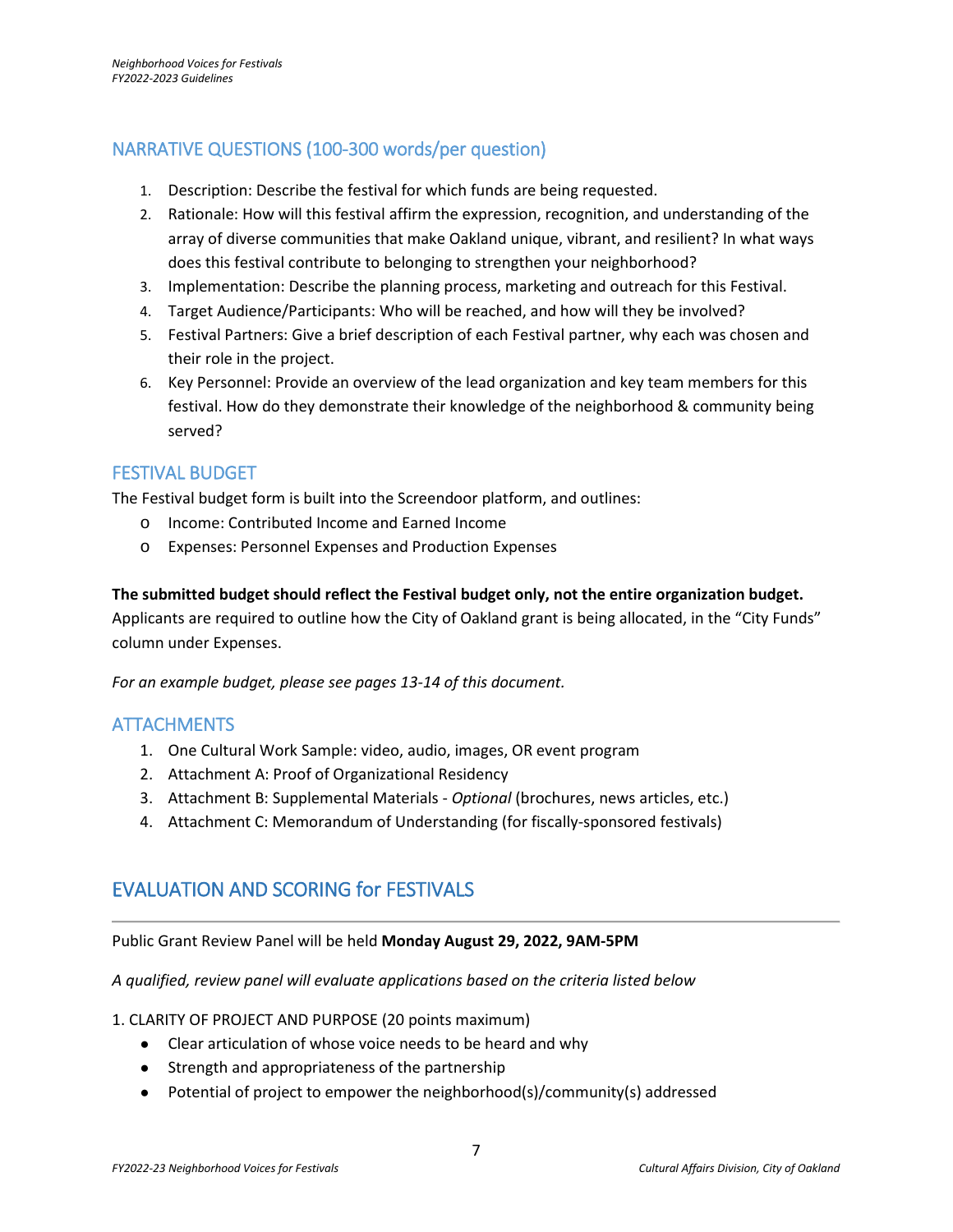- 2. PROGRAMMATIC QUALITY (25 points maximum)
	- Understanding of and history with the neighborhood(s)/community(s) addressed
	- Quality and appropriateness of activities (Do they enhance understanding of and respect for cultural practices and heritages?)
	- Key artistic/cultural personnel are rooted and knowledgeable of the Oakland neighborhood & community being served
- 3. RACIAL EQUITY (25 points maximum)
	- Leverages cultural opportunities for communities impacted by racial disparities to reimagine pathways for an equitable society
	- Animates public space through cultural exchange to support and affirm belonging in Oakland
	- Programming is led by and includes groups and communities impacted by racial disparities

#### 4. COMMUNITY ENGAGEMENT (20 points maximum)

- Partnership's ability and commitment to engaging historically under-served communities
- Ability to foster community engagement and civic well-being
- Quality and depth of engagement plans
- Evidence of community support (volunteers, donations)
- Fosters intergenerational activities, bringing together elder and young people

#### 5. FINANCE AND MANAGEMENT (10 points maximum)

- Clarity and appropriateness of project budget
- Clarity and appropriateness of partner roles and responsibilities
- Qualifications of key administrative personnel
- Participating artists are compensated for their participation

## <span id="page-7-0"></span>APPLICATION REVIEW PROCESS

#### Eligibility Screening

Cultural Funding Program (CFP) staff will review each submitted application for completeness and eligibility. Applications that pass this initial review will then be evaluated for their strengths by the Grant Review Panel, which will reply rely on the application and materials submitted by applicants.

#### Grant Public Review Panel

The Cultural Funding Program facilitates a public review process where applicants and members of the public are invited to observe (currently over zoom). Each application will have a 10 minute review window. A lead Panelist is assigned to each application, and that person will read staff's prepared summary of your application, and is responsible for beginning the discussion of your application, and the other panelists will add to this discussion. After 7 minutes of discussion, each applicant will then have 3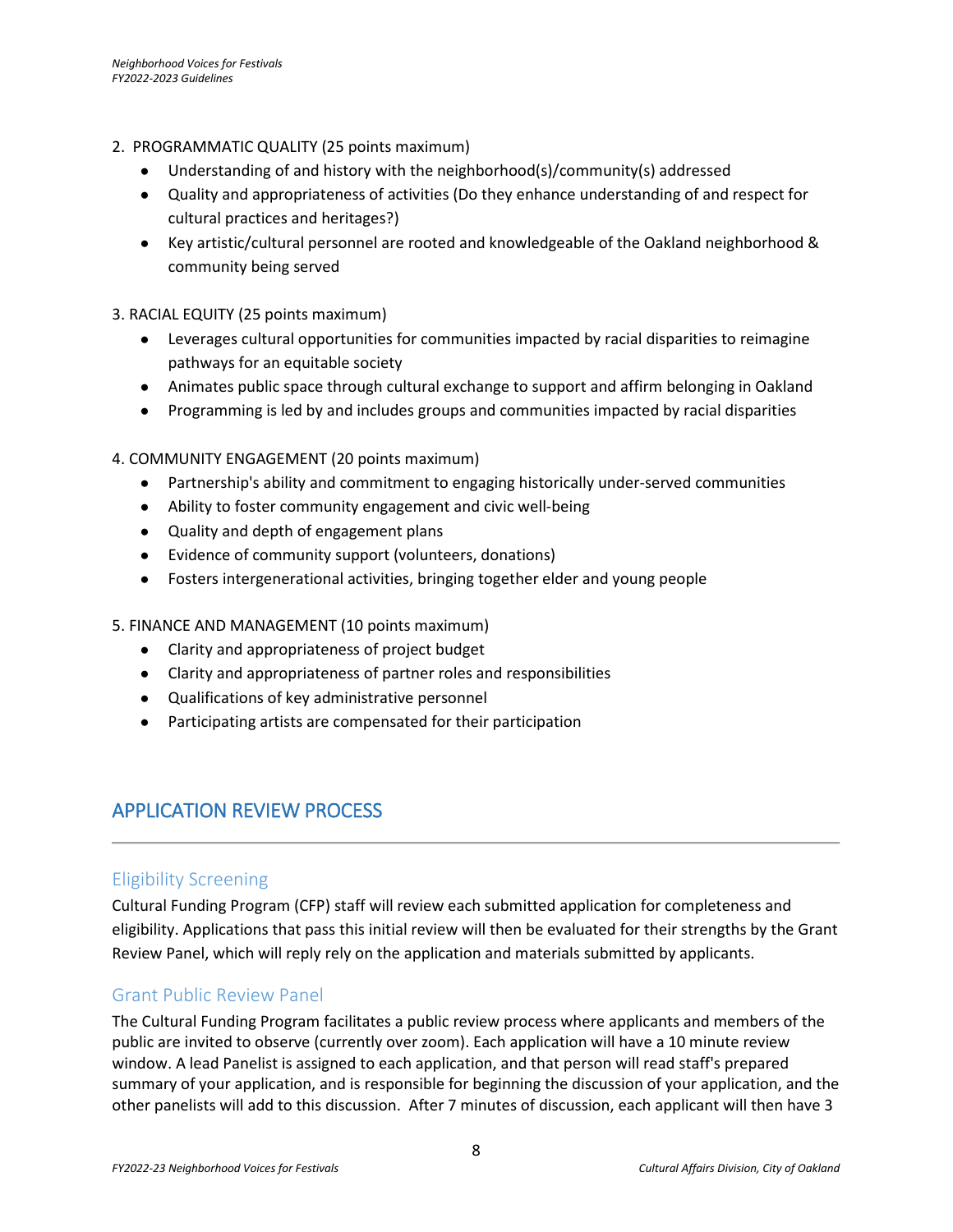minutes to address the panelists questions and comments. Please note this is not a dialogue, but an opportunity for the applicant to provide more information.

### Panelists

The grant review panelists have been selected for their expertise in community engagement, grantmaking, and event production. CFP staff strive to have a diverse team of panelists, representing various ages, backgrounds, races, ethnicities, sexual orientations, and professions to help us evaluate each grant category. Applicants will receive the biographies of each panelist the day prior to the Public Review Panels. *Applicants are prohibited from contacting the panelists in regards to their application during this review period.*

### Applicant's Three-Minute Address

Applicants are invited to address the panelists for three minutes during their Public Review Panel. This is not a question & answer session, but a time for the applicant to address the panelists and respond to anything heard during the discussion. Applicants may also clarify any points that may be unclear, or questions posed by the panelists. Attendance is not required for this portion, but strongly recommended. Applicants are not penalized for not attending Public Review Panels.

### Ranking and Allocation

After the applicant has completed their three minute address, panelists will submit their final scores. Staff will post the total average score on a scoresheet. At several times during the day, staff will post the scoresheet for the public to see. At the end of the panel day, scores will be ranked from highest to lowest. Scores will also be emailed to all applicants the day after the Public Panels.

### Funding Advisory Committee (FAC) Review

The Funding Advisory Committee ("FAC" or the "Committee") of the City of Oakland's Cultural Funding Program (CFP) is a volunteer body implemented to assist CFP staff in matters relating to CFP policies, procedures, and the award of grants to Oakland-based artists, cultural organizations, and schools to support arts and cultural activities that reflect the diversity of the city. After the Public Review Panel, ranked scores will be presented to the Funding Advisory Committee for comment. This is a public meeting and the public is welcome to speak.

## Life Enrichment Committee (LEC) and City Council Approval

After staff grantee recommendations are reviewed by the Funding Advisory Committee, the recommendations are sent to the Life Enrichment Committee (LEC). The LEC is a committee of 3-4 members of the City Council, who vote and recommend policy and council action for matters that involve the "quality of life" for Oakland's citizens.

After LEC review, the committee will send the list of grant recommendation to City Council for the final approval. The Council sets goals and priorities for the City. The council approves the City budget, adopts ordinances to help the City serve its community members, and appoints members to various boards and commissions. These are all public meetings, and the public is invited to speak.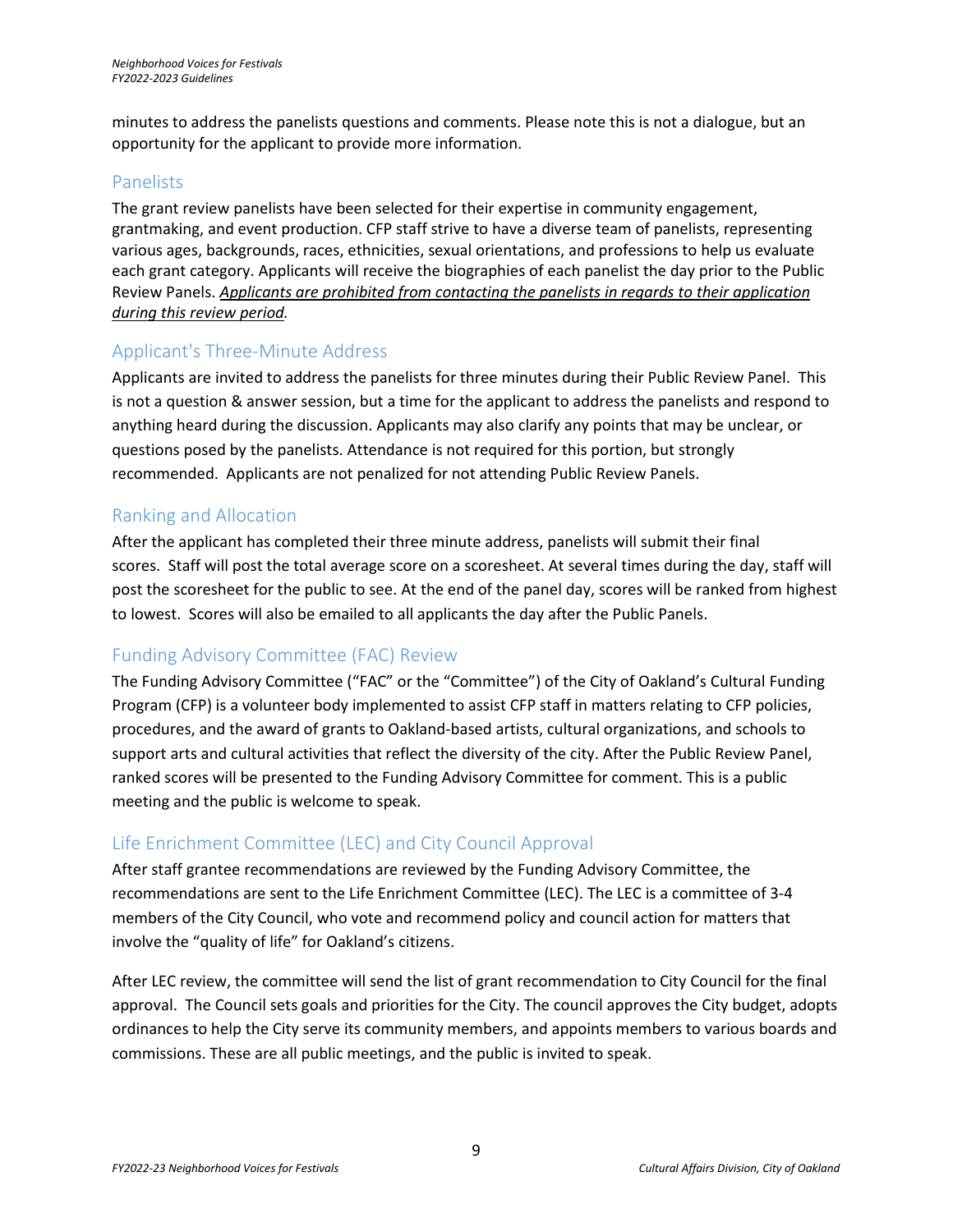## <span id="page-9-0"></span>APPEALS

The Cultural Affairs Division established a process whereby an applicant may receive an appeal hearing based solely on the following established criteria:

- 1. Materials/information from the Cultural Funding Program to the applicants and/or panelists (as documented) was incomplete or incorrect. *Please note: The Cultural Funding Program is not responsible for inaccurate or incomplete applications and/or application support material submitted by applicant.*
- 2. The applicant has sufficient evidence (as determined by the Cultural Funding Staff) that a conflict of interest existed on the panel that caused an unfair evaluation of its proposal to occur.

#### **PLEASE NOTE:**

- $\cdot \cdot$  Dissatisfaction with award denial or award amount is not grounds for appeal.
- ❖ Appeals may not be based solely on the panelists' comments or scores.

Requests to appeal will be reviewed by staff to determine if appeal meets the criteria established by the Funding Advisory Committee. It may be forwarded to the Funding Advisory Committee (FAC) for consideration, and, if accepted by the FAC as an eligible appeal, will be reviewed in more detail later for funding consideration. Appellants will be notified of the appeal hearing date and time. Grant recommendations will be forwarded to the Life Enrichment Committee and the City Council for review and final approval. All funding recommendations will be adjusted to accommodate any successful appeals.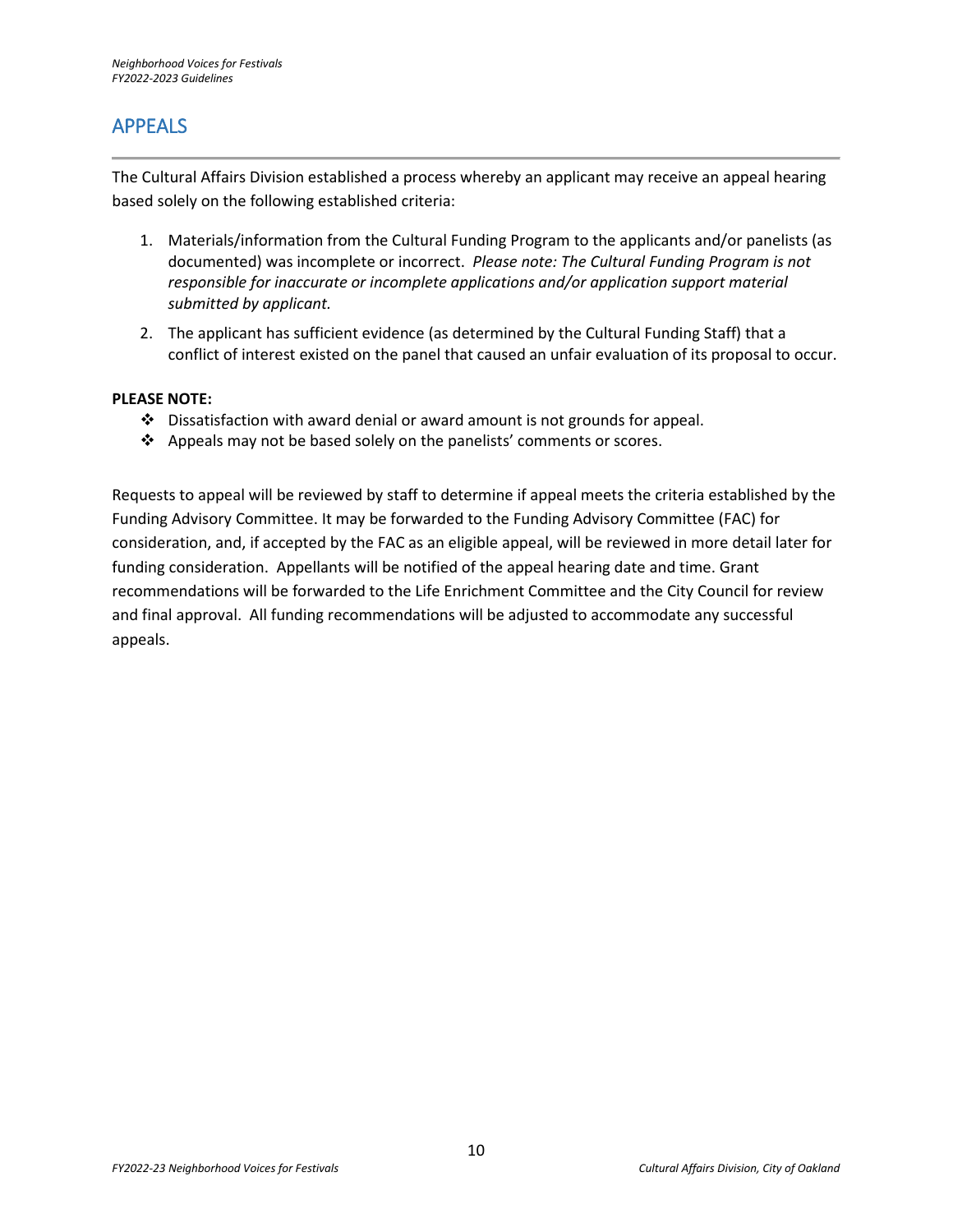## <span id="page-10-0"></span>GRANTEE CONTRACTUAL REQUIREMENTS

After selected grantees are approved by City Council for funding, they will receive a grant agreement and accompanying contract documentation. CFP staff will conduct contracting workshops to assist grantees with preparing their contract documents for submission.

Contract requirements include, but are not limited to:

- o **Signed Grant Agreement**, outlining City of Oakland legal requirements and compliance
- o **Insurance Requirements:**
	- General Commercial Liability insurance, \$2M per occurrence (\$1M insurance reduction request available if needed);
	- Workers Compensation insurance, \$1M per occurrence (if organization has employees);
	- Auto insurance, \$1M per occurrence (if applicable); and
	- Abuse and Sexual Molestation insurance, \$1M per occurrence (if working with vulnerable populations, which include but are not limited to: youth under the age of 18, the unhoused community, people with developmental disabilities, Alzheimer's, Dementia).
- o **CA Secretary of State Status:** The legal name of the organization must match the name provided in the California Secretary of State website and be listed as "active" [\(https://businesssearch.sos.ca.gov/](https://businesssearch.sos.ca.gov/) ).
- o **Current City of Oakland Business License / Tax Certificate**  [\(https://www.oaklandca.gov/services/business-tax-applications-1](https://www.oaklandca.gov/services/business-tax-applications-1) )
- o **Acknowledging City Support:** Grant recipients must acknowledge the City's financial support in all appropriate materials and media. The words "City of Oakland, Cultural Funding Program" must be explicitly stated in all pieces of publicity, including but not limited to flyers, press releases, posters, brochures, public service announcements, interviews, newspaper articles and general social media messaging. Grantee should also display the City of Oakland logo on all print materials regarding this program and in a manner consistent with the presentation of logos from other sponsors.
- o **Uses of Work:** Grantee authorizes the City to make, and to authorize the making of, photographic, digital, and other reproductions of any work created or prepared pursuant to the Agreement for educational, public relations, or other non-commercial purposes as City deems desirable.
- o **Final Report:** Grantees must submit a completed Final Evaluation Report to the Cultural Funding Program 30 days following the completion of the Grant Agreement. Grantees with outstanding Final Evaluation Reports will remain ineligible for the disbursement of future funds unless and until the reporting is submitted.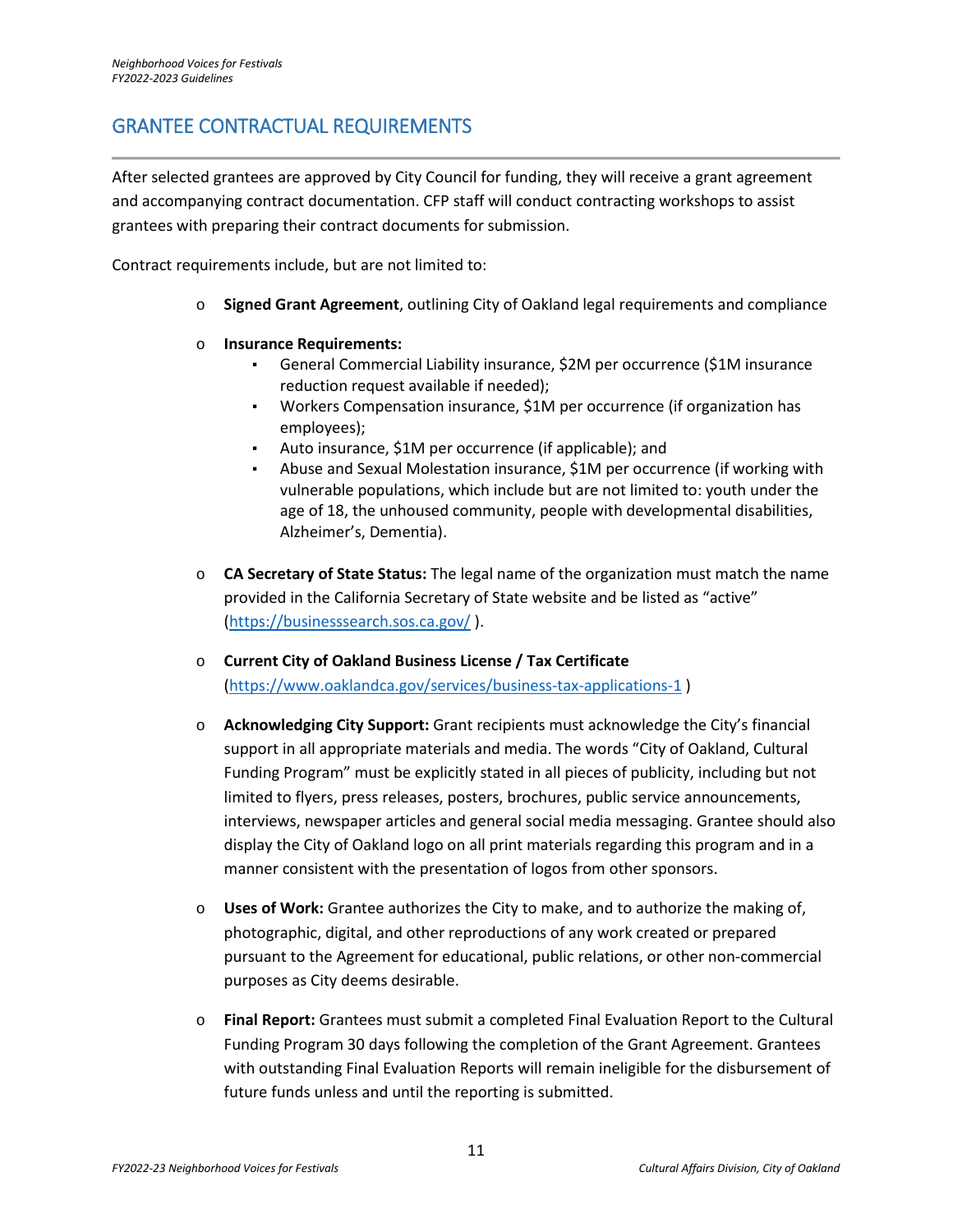## <span id="page-11-0"></span>**RESOURCES**

#### **Arts Loan Fund**

The Arts Loan Fund (ALF), a program of Northern California Grantmakers, offers quick-turnaround, lowinterest loans of up to \$50,000 specifically for nonprofit arts organizations. The ALF also offers loans for facility renovation and capital purchases that support new revenue generation or cost saving initiatives. The interest rate is typically 1% below prime. [www.artsloanfund.org](http://www.artsloanfund.org/)

#### **Grant Opportunities:**

Alameda County Arts Commission: <https://www.acgov.org/arts/html/home.html> California Arts Council:<https://arts.ca.gov/> Akonadi Foundation[: https://akonadi.org/](https://akonadi.org/) East Bay Community Foundation - East Bay Fund for Artists: [https://www.ebcf.org/program](https://www.ebcf.org/program-strategies/arts-and-culture/)[strategies/arts-and-culture/](https://www.ebcf.org/program-strategies/arts-and-culture/) Hewlett Foundation[: https://hewlett.org/](https://hewlett.org/) Kenneth Rainin Foundation: <https://krfoundation.org/arts/grants/>

## <span id="page-11-1"></span>**CONTACT**

For all questions and technical assistance regarding Neighborhood Voices for Festivals, and the Cultural Funding Program, please contact:

Raquel Iglesias [riglesias@oaklandca.gov](mailto:riglesias@oaklandca.gov) 510-238-2212 Cultural Affairs Division | Economic & Workforce Development City of Oakland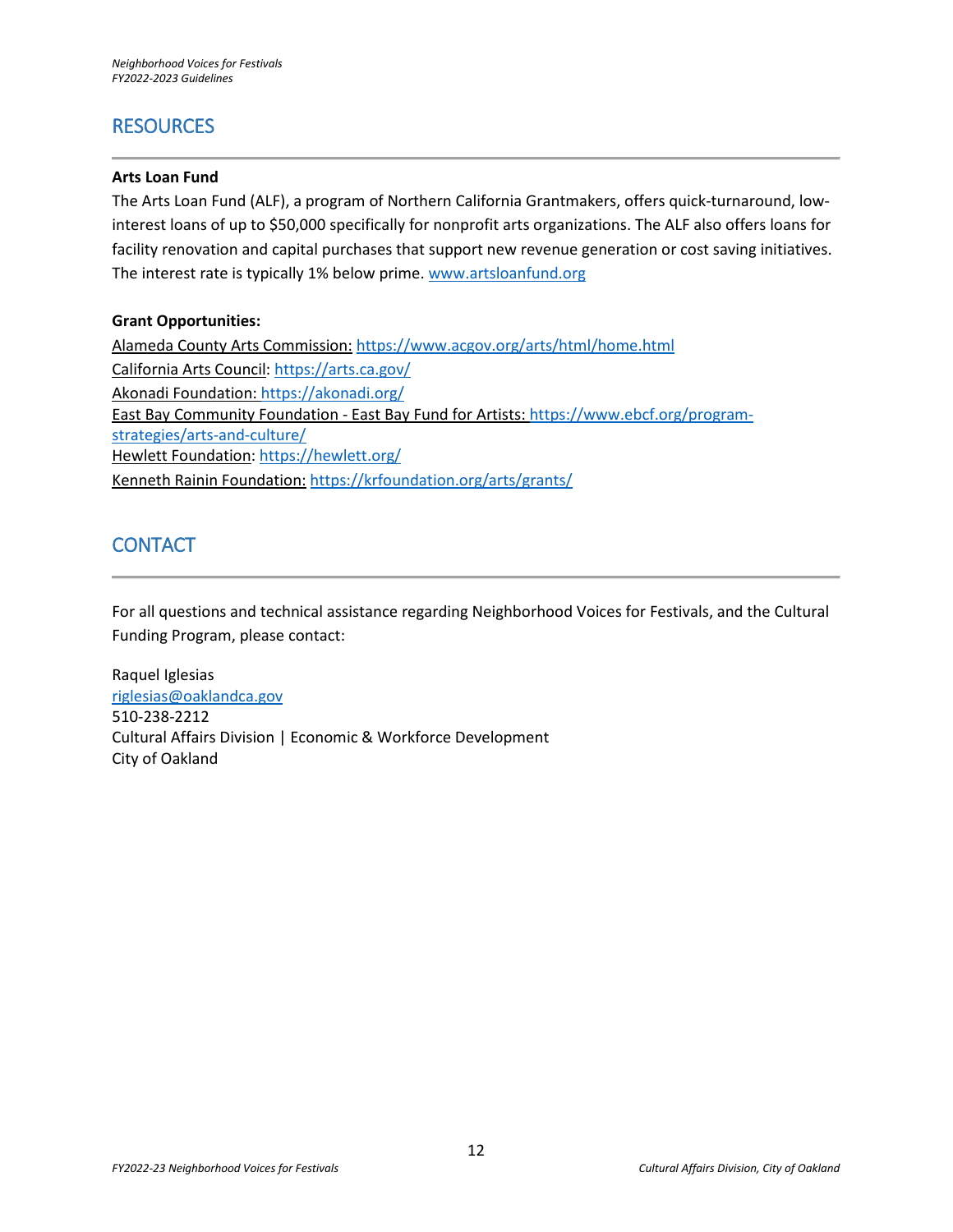## **EXAMPLE BUDGET: FY22-23 FESTIVAL GRANT**

## **I. FY22-23 FESTIVAL INCOME**

### **CONTRUBUTED INCOME**

| LINE    | <b>CONTRIBUTED INCOME STATUS</b> |         | <b>TOTAL FUNDS</b> | <b>BUDGET NOTES</b>                                                |                                                                                  |
|---------|----------------------------------|---------|--------------------|--------------------------------------------------------------------|----------------------------------------------------------------------------------|
| Line 1  | <b>Festival Grant Request</b>    | Pending | \$20,000.00        |                                                                    | Iglesias, Raquel:<br>The budget notes column                                     |
| Line 2  | <b>Federal Government</b>        |         |                    |                                                                    | should be used to<br>highlight details about<br>each line item.                  |
| Line 3  | <b>State Government</b>          |         |                    |                                                                    |                                                                                  |
| Line 4  | Local/Municipal<br>Government    | Pending | \$5,000.00         | California Arts<br>Council Grant                                   |                                                                                  |
| Line 5  | Individuals (self<br>included)   | Pending | \$2,000.00         | Includes suggested<br>donations<br>collected during<br>festival    |                                                                                  |
| Line 6  | Corporate<br>Contributions       |         |                    |                                                                    |                                                                                  |
| Line 7  | Foundations                      | Secured | \$28,500.00        | Smith Foundation<br>\$20,000<br><b>Plant Foundation</b><br>\$8,500 |                                                                                  |
| Line 8  | <b>In-Kind Contributions</b>     | Secured | \$5,000.00         | Volunteer Support<br>& Food Donations                              | Iglesias, Raquel:<br>Lines 9 & 10 can be used to<br>input contributed income not |
| Line 9  |                                  |         |                    |                                                                    | listed in the previous lines.                                                    |
| (other) |                                  |         |                    |                                                                    |                                                                                  |
| Line 10 |                                  |         |                    |                                                                    |                                                                                  |
| (other) |                                  |         |                    |                                                                    |                                                                                  |
| Line 11 | <b>Subtotal</b>                  |         | \$60,500.00        |                                                                    |                                                                                  |

| <b>EARNED INCOME</b> |                              |               |                    |                           |  |  |
|----------------------|------------------------------|---------------|--------------------|---------------------------|--|--|
| <b>LINE</b>          | <b>EARNED INCOME</b>         | <b>STATUS</b> | <b>TOTAL FUNDS</b> | <b>BUDGET NOTES</b>       |  |  |
| Line 12              | Product<br>Sales/Concessions | Pending       | \$500.00           | Book Sales at<br>Festival |  |  |
| Line 13              |                              |               |                    |                           |  |  |
| (other)              |                              |               |                    |                           |  |  |
| Line 14              |                              |               |                    |                           |  |  |
| (other)              |                              |               |                    |                           |  |  |
| Line 15              | Subtotal                     |               | \$500.00           |                           |  |  |
| Line 16              | <b>TOTAL INCOME (Line</b>    |               | \$61,000.00        |                           |  |  |
|                      | $11 + 15$                    |               |                    |                           |  |  |

**Iglesias, Raquel:**

The Total Income Line should reflect the total income expected for your festival, including this grant request.